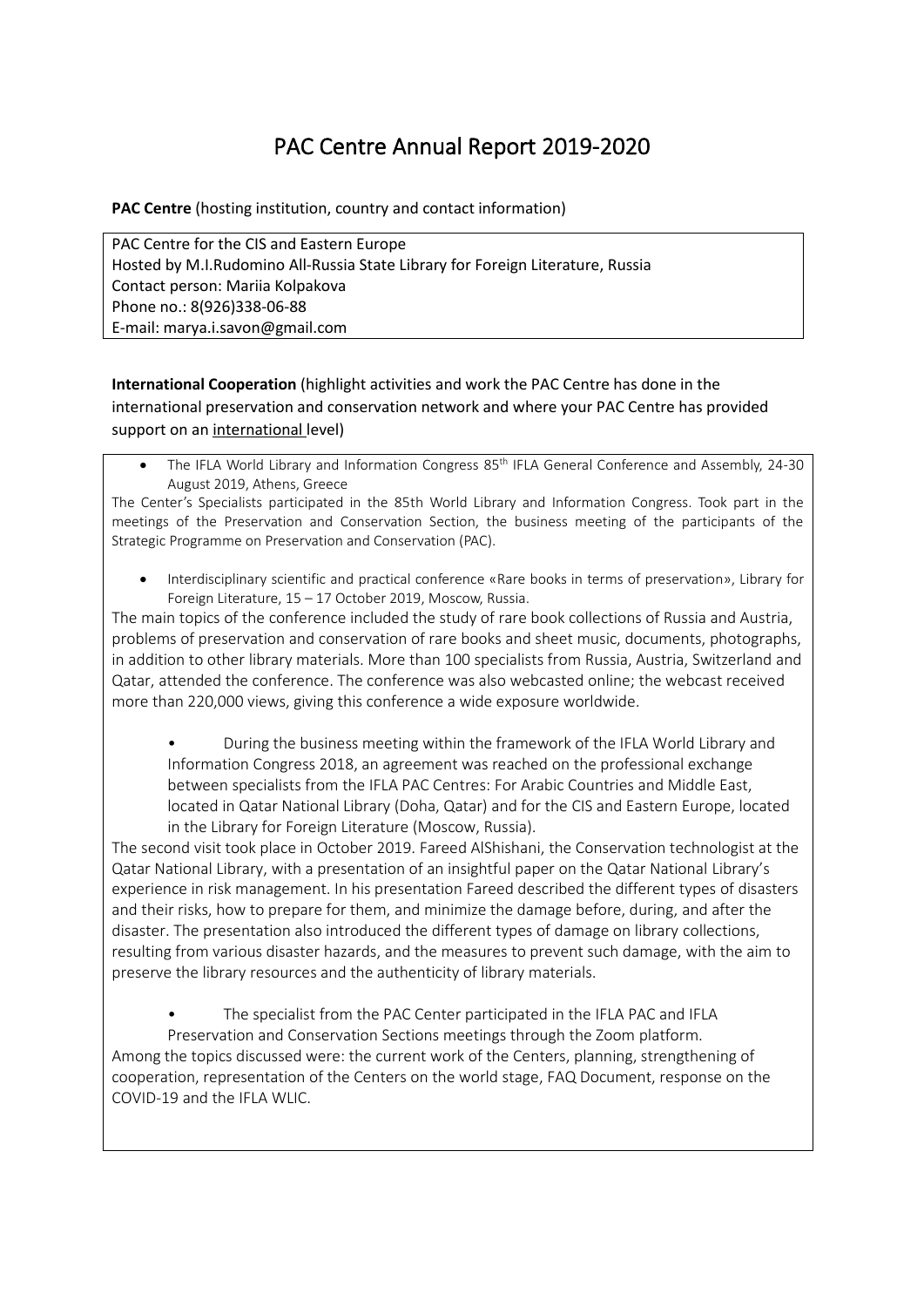**Local Cooperation** (highlight activities and work your PAC Centre has done in the local preservation and conservation network and where your PAC Centre has provided support on a local level)

**Workshops/trainings/events** (what workshops/trainings/events has the PAC Centre organised? Which workshops/trainings/events did the PAC Centre participate in? both on international and national level)

## **Involvement of the PAC Centre with the IFLA Initiatives (i.e. the Risk Register/FAQ** )

FAQ Document

**Suggestions to IFLA HQ on improvements to the PAC Centre network** (e.g. gaps in expertise covered by the current PAC Centre network, communication issues, support requests (non-financial) etc.)

We would like to arrange a meeting of the PAC Centres directors in M.I.Rudomino All-Russia State Library for Foreign Literature (Moscow, Russia). We planned to offer such a meeting in 2020, but because of the COVID-19 pandemic, it is now impossible to hold such a meeting. We hope that in 2021 it will be possible to hold a meeting of the directors of PAC Centers in Russia.

## **New standards/guidelines/best practices which should be shared with the community**

**Any other comments**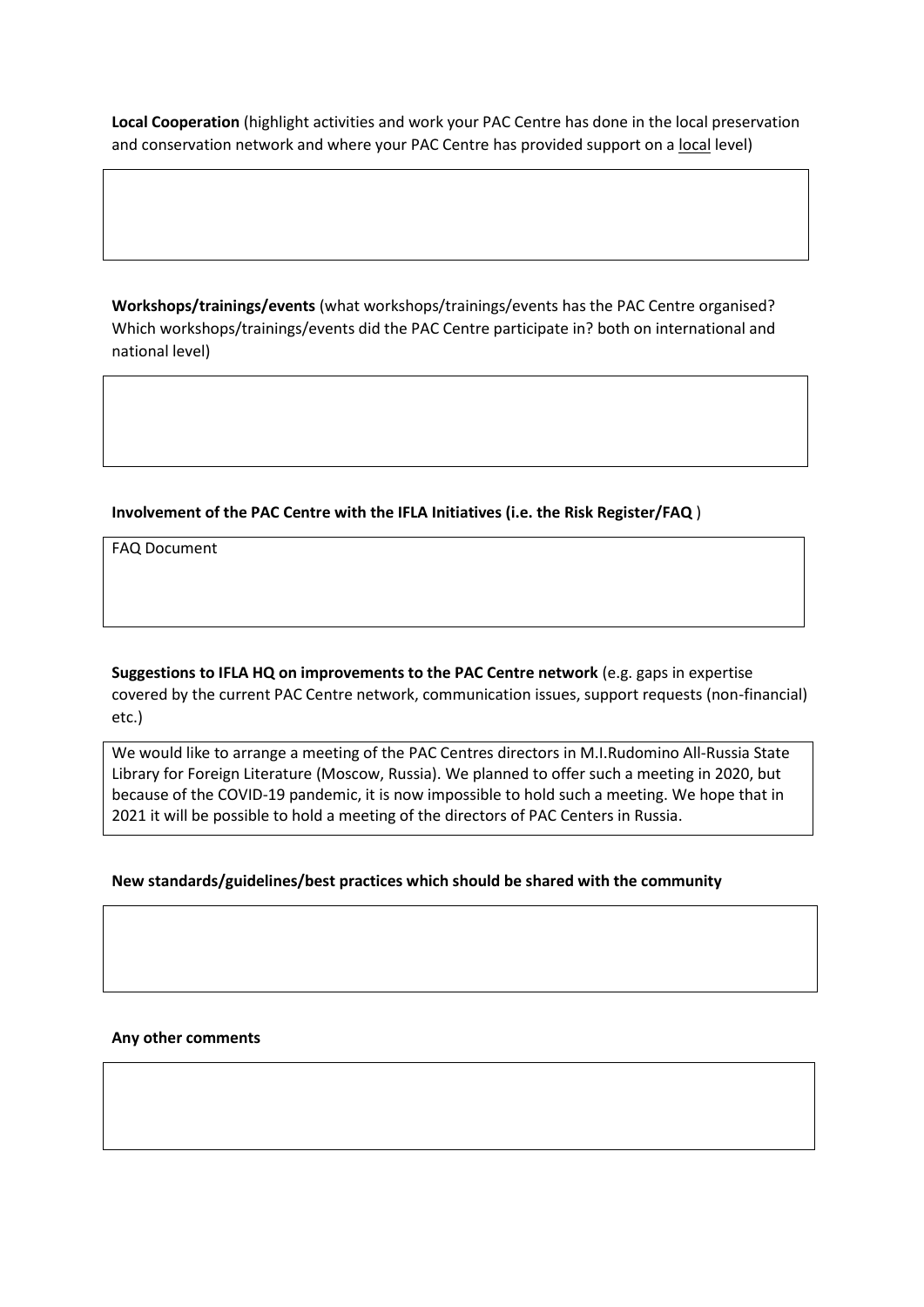Add additional resources and pictures at the end of the document.

Interdisciplinary scientific and practical conference «Rare books in terms of preservation», Library for Foreign Literature, 15 – 17 October 2019, Moscow, Russia.

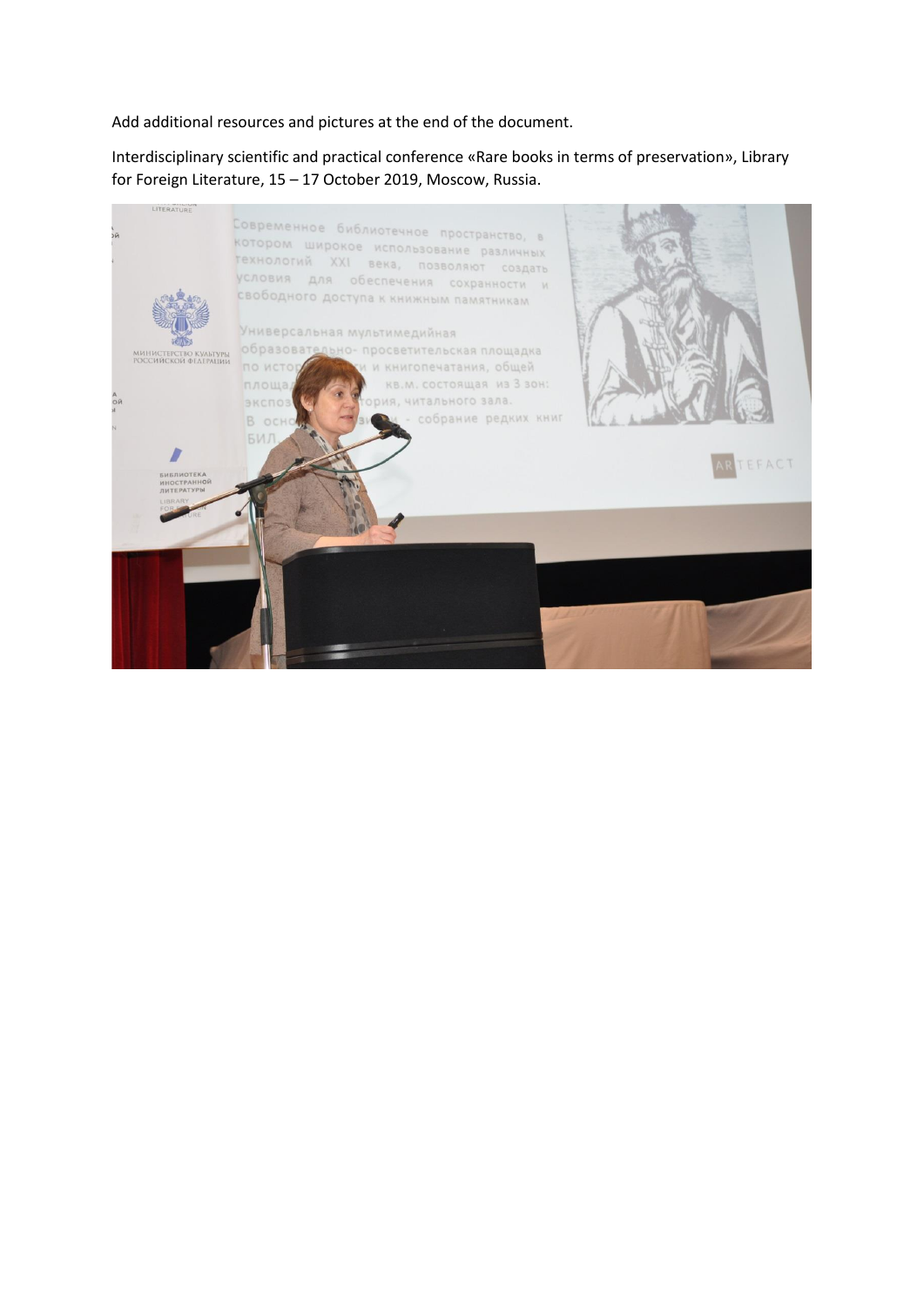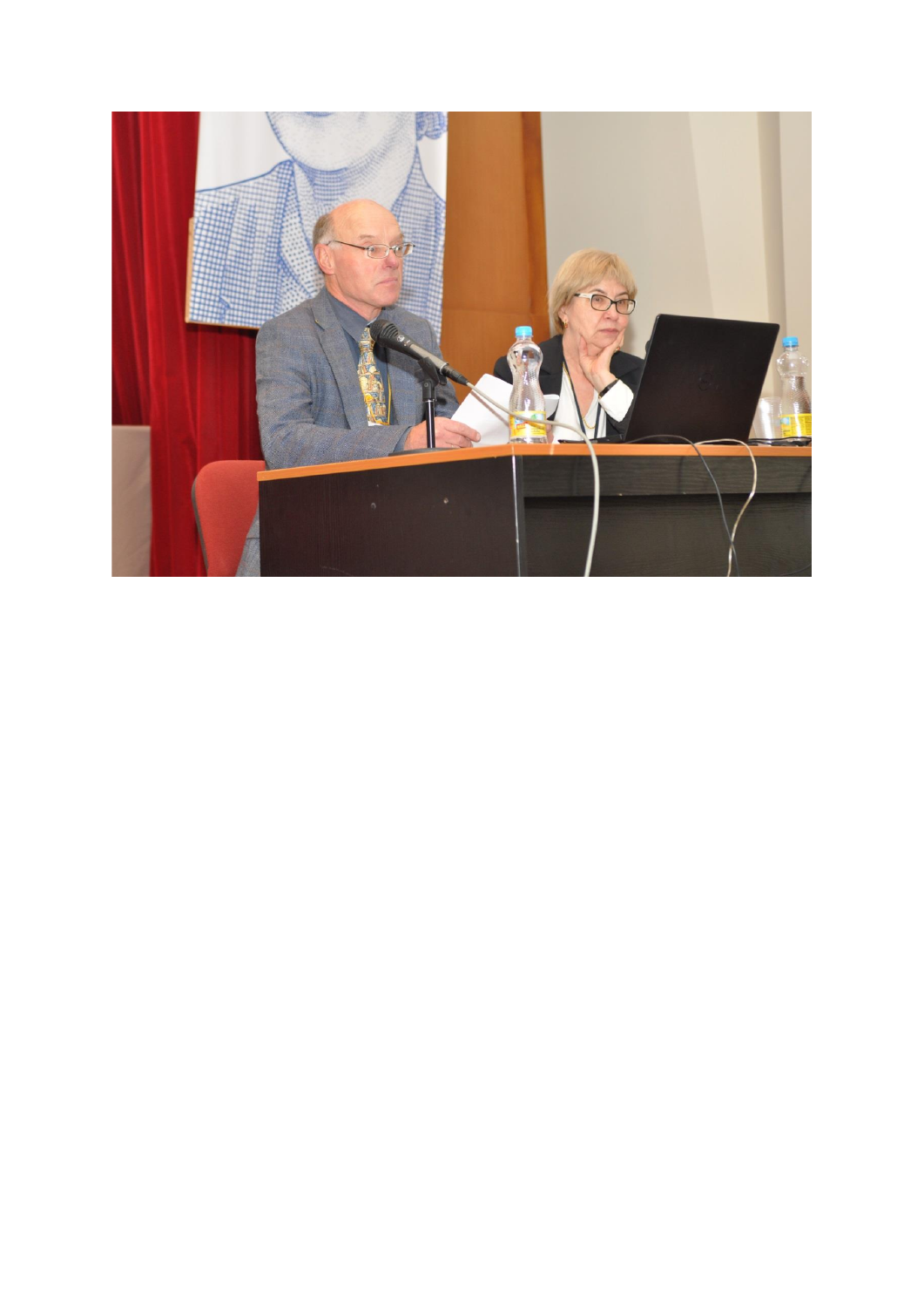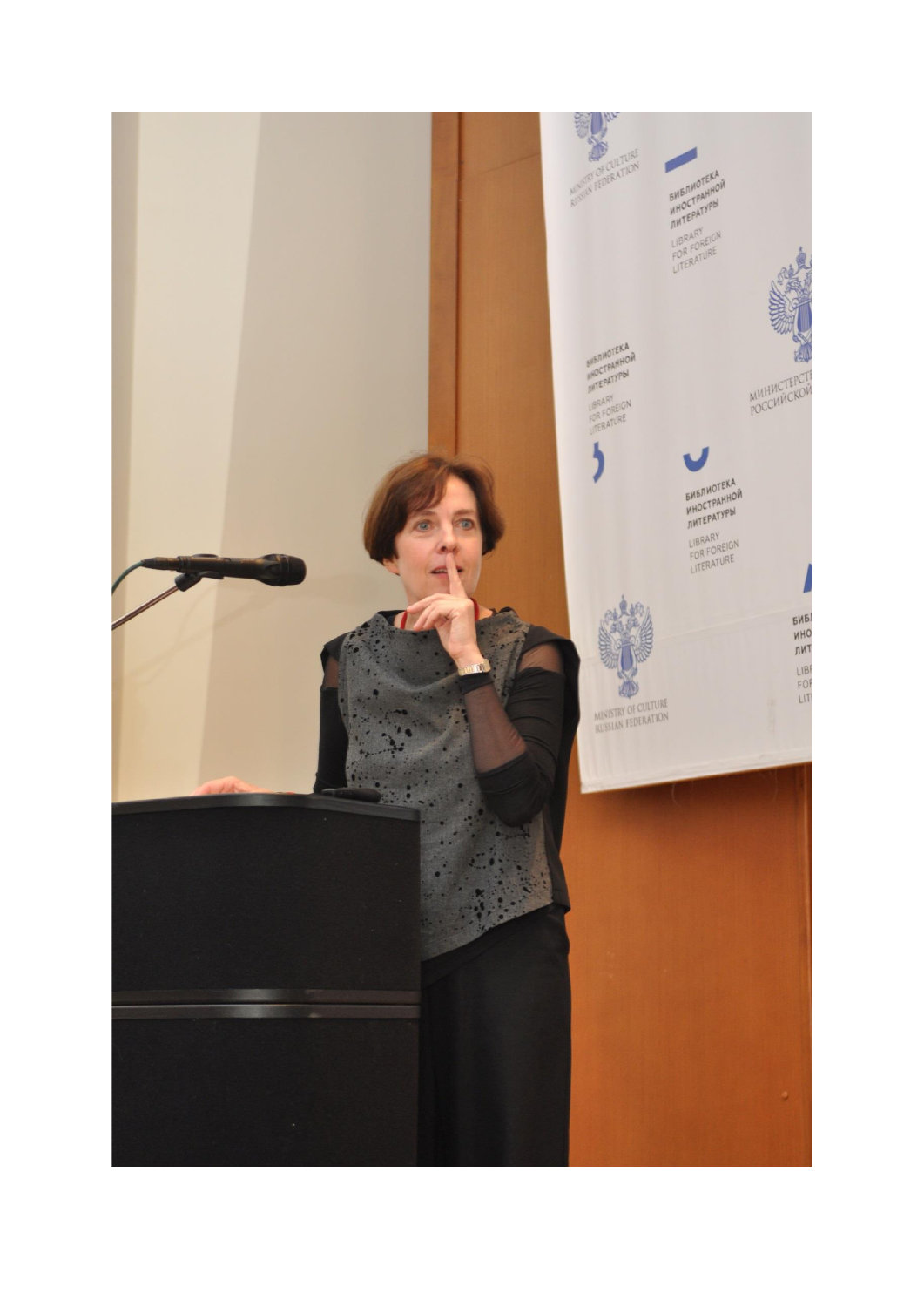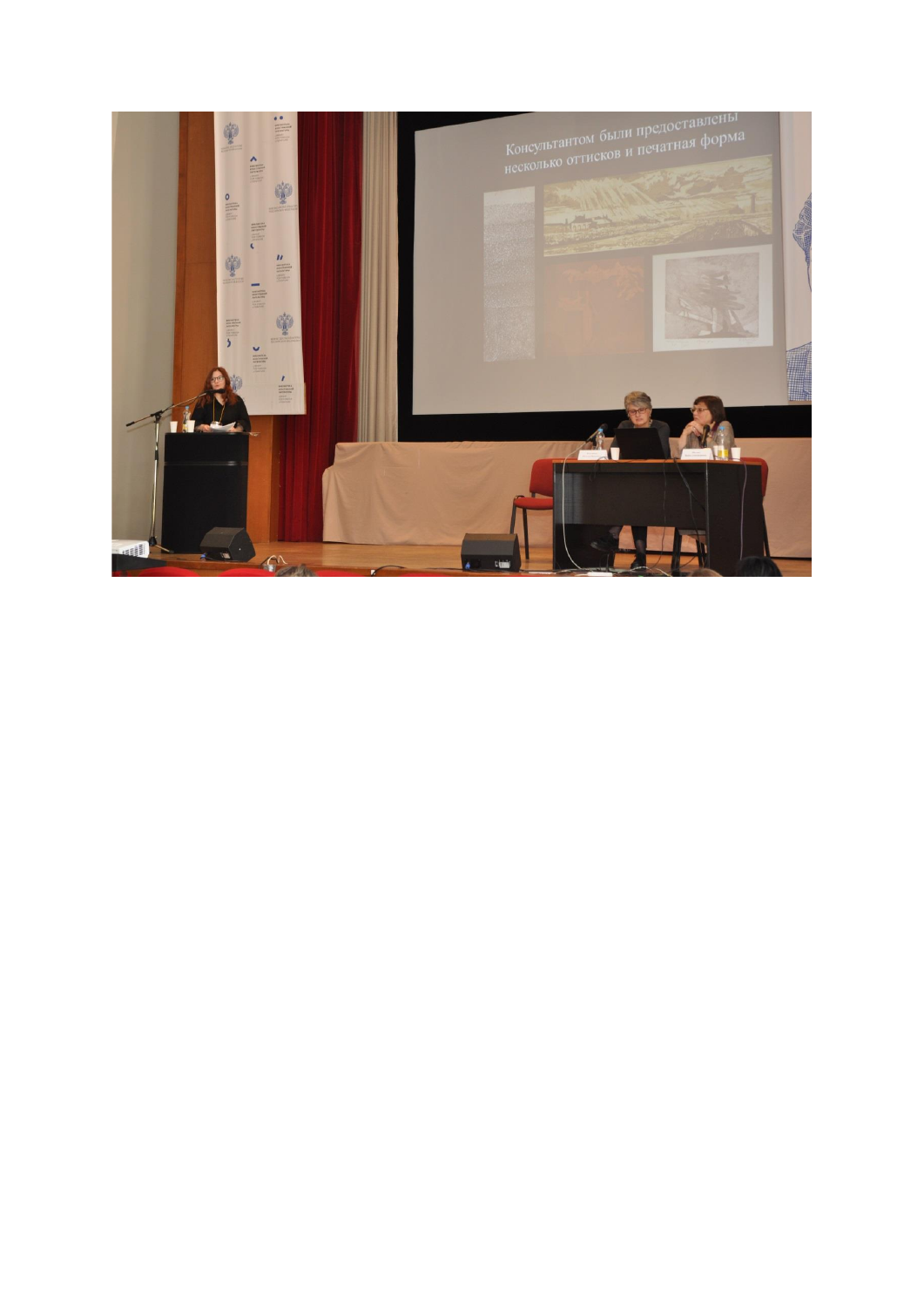